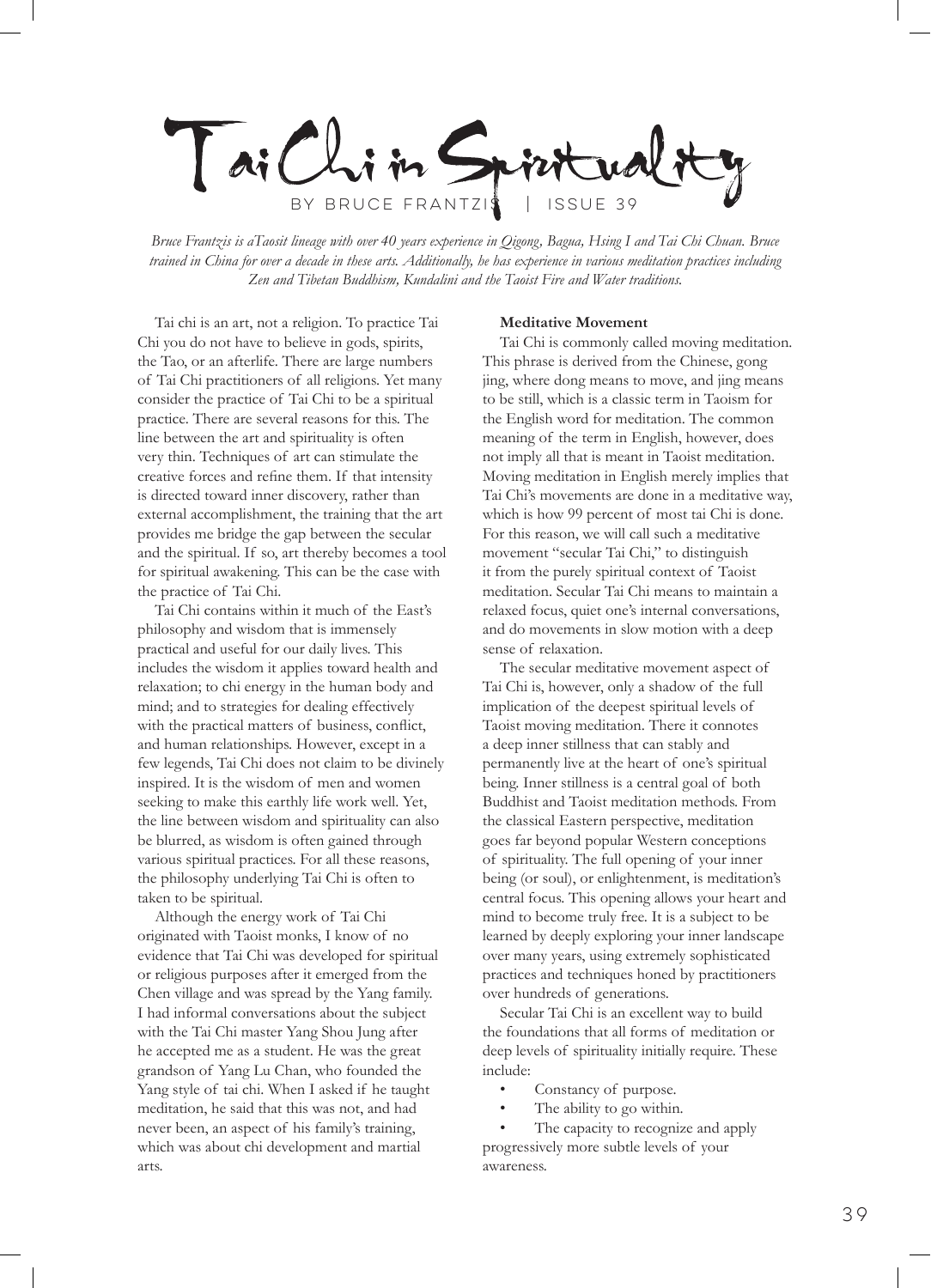Focusing for extended periods on specific inner qualities with minimal distraction. Being relaxed, without which of the previous requirements are difficult to sustain.

### **Taoist Moving Meditation: Taoist Tai Chi**

The internal methods of Tai Chi were adapted from millennia-old schools of Taoist chi gung, which used entirely different movements. During the 19th and 20th centuries, some Taoist meditation schools adapted the spiritual techniques within long chi gung sets into tai chi forms.

In the Taoist tradition, the road to spirituality involves more than having health, calmness, and a restful mind. The goal of Taoist meditation is to directly connect with your soul and free the deepest recesses of your being. The highest purpose of meditation is to make you aware of the permanent, unchanging center of your being, that place of spirit and emptiness that is Consciousness itself. This level is beyond mere physical and mental relaxation; rather, it is relaxing into your soul, or your very being.

In this tradition, spirituality does not come like a bolt from the sky, just because you want it. It is a subject to be learned by deeply exploring your inner landscape over decades. Once you have health and peace of mind, you are ready to embark on three key stages towards achieving the goals of Taoist meditation. Only after you have more or less fully completed one stage, are you ready to embark on the next.

The three stages consist of the following:

1. Becoming a fully mature human being who is wholly free of inner conflicts and inner

demons. Taoist meditation helps you completely release all the small and large conditionings, tensions, and blockages that bind and prevent your soul from reaching its full spiritual potential.

2. Reaching inner stillness. Taoist meditation brings about a place deep inside you that is absolutely permanent and stable. It does not waver, whether you are quietly sitting or are involved in doing fifty things at once.

3. Transforming the body, mind, and spirit through internal alchemy.

The stages of Taoist

meditation can only be taught by a living Taoist master and, depending on the school, may be taught as sitting, standing, moving, or sexual practices. As with any tradition, there are many schools and subdivisions within Taoism.

#### **The Taoist Thai Chi Tradition**

There exists a rare tradition of people who use Tai Chi to achieve the goals of Taoist moving meditation. They interweave within Tai Chi's physical movements specific energetic techniques to help achieve the three stages of Taoist meditation. Many of the martial arts masters I met in China were aware of the tradition, but few knew Tai Chi masters who had transformed the practice of Tai Chi to a complete Taoist moving meditation method. Such meditation and Tai Chi masters share this tradition only with practitioners who had achieved a high degree of proficiency in the energetic aspects of secular Tai Chi (but not necessarily it's martial aspects) and had a sincere desire to embark on a spiritual path.

The religious sage and Tai Chi master, Liu Hung Chieh, my last teacher in China, was one of those people. I was very fortunate to be accepted as his disciple in Taoist meditation and, specifically, Tai Chi as a practice for achieving the goals of Taoist meditation. Today there are a few recognizable schools of Taoist Tai Chi in the West. Very few masters know Taoist Tai Chi and are willing to teach it. Usually those who claim to do so are mainly teaching Tai Chi as meditative movement to achieve health and calmness. They are teaching secular Tai Chi, not Taoist moving meditation or Taoist Tai Chi.

**Taoist Tai Chi's Meditation Techniques**



Taoist meditators believe that as humans, each of us have been given three spiritual treasures – our body, the energy which runs our body, and our spirit, called in Chinese jing, chi, and shen respectively. Each of these spiritual treasures is composed of energy – with body-energy being the least refined and vibrating at the lowest frequency, and spiritenergy being most refined, vibrating at a much higher frequency.

The overarching initial goal of practicing Tai Chi as Taoist meditation is to seek and find your spirit, i.e., Your soul: that which is